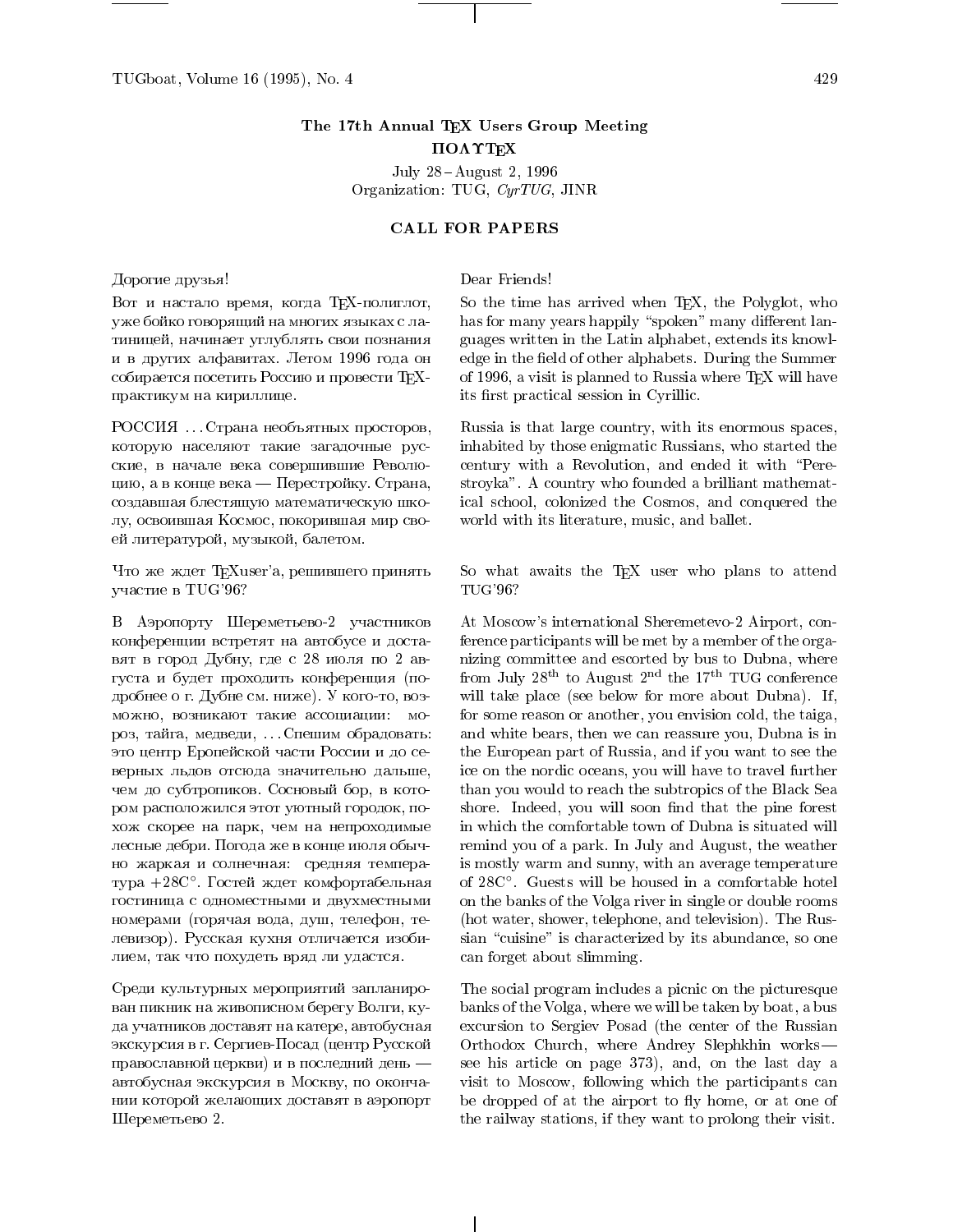Что касается научной программы конференции, то эту информацию мы Вам предоставим, как только получим от вас предложения с аннотациями докладов, заявки на проведение курсов и участие в них, пожелания осветить глубже ту или иную проблему. Адрес конференции: TUG96@pds.jinr.ru.

Пишите нам — все ваши предложения впишутся в наш девиз:

#### **Practical Information**

## Conference costs

The Conference Committee foresees a cost in the range  $550{-}600$  USD. This sum includes the complete cost of the conference, namely the registration fee, lodging (6 nights with six breakfasts, lunches, and dinners), coffee/tea breaks, social events, and transport from Sheremetevo Airport to Dubna. The payment should be made in the following way: a non-refundable sum of \$100 per person should be  $\frac{11121}{2}$ transferred to a bank account (to be announced) before June 1st. After receipt of that sum an official invitation, necessary for obtaining a visa (see below), will be faxed to the participant. The rest will be payable in cash upon arrival at the Conference (no credit cards or cheques can be used in Dubna). We hope to arrange bursary funds for support of students and those participants who demonstrate need.

#### **Visas**

Most of the visitors from outside Russia will need a visa to attend the Conference. Therefore, for arranging a visa into Russia, participants should inform the Conference Secretariat (Mrs. N. Dokalenko, E-mail nataly@ypr.jinr.dubna.su; Fax 7 095 975 2381 or 7 09621 65 891) of their and (possibly) the accompanying person(s)'s full name, date of birth, citizenship, passport number, arrival and departure dates. The Secretariat will forward by fax the visa support message to the participants with which they should apply for visas to the nearest Russian Embassy or Consulate. Please note that you should apply for a visa valid for Dubna, Moscow, and Sergiev Posad.1

The conference's preliminary program will be announced as soon as we receive from you, dear readers, proposals for presentations, courses that you would like to teach or attend, poster sessions, or any  $problem(s)$  or subject $(s)$  that interest you. Please send your suggestions to the conference electronic address TUG96@pds.jinr.ru.

Write to  $us$  -all your proposals will enrich the theme of our conference:

OTEX=  $\sqrt{ }$  $\int$  $\overline{a}$ PolytechnicPolymathPolyglot

#### Transportation

The Organizing Committee will arrange direct transportation by bus from the Sheremetevo-2 Airport to Dubna (130 km north of Moscow). The Secretariat should be informed of the flight number, precise date and time of arrival (Moscow time) no later than four working days before a participant wishes to be met at the airport. It is our intention to have each participant met by a member of Organizing Committee. Details will be available later.

# Organizing Committee

Кореньков Владимир Васильевич Дубна, Dubna korenkov@cv.jinr.ru

Маховая Ирина Анатольевна Irina Anatolievna Makhovaya Mockba, Moscow irina@mir.msk.su

Sebastian Rahtz, Oxford, UK s.rahtz@elsevier.co.uk

## Program Committee

Панкратьев Евгений Васильевич Evgeniy Vasilievitch Pankratiev Mockba, Moscow pankrat@shade.msu.ru

Michel Goossens, Geneva, Switzerland goossens@cern.ch

Mimi Burbank, Florida, USA mimi@scri.fsu.edu

t if you plan to visit other cities in Russia you should obtain the relevant documents and join them to the visa application, the strain them to the visa application, the strain them is application, the strain them is appl so that the names of all places to be visited can be entered on the visa form as required.